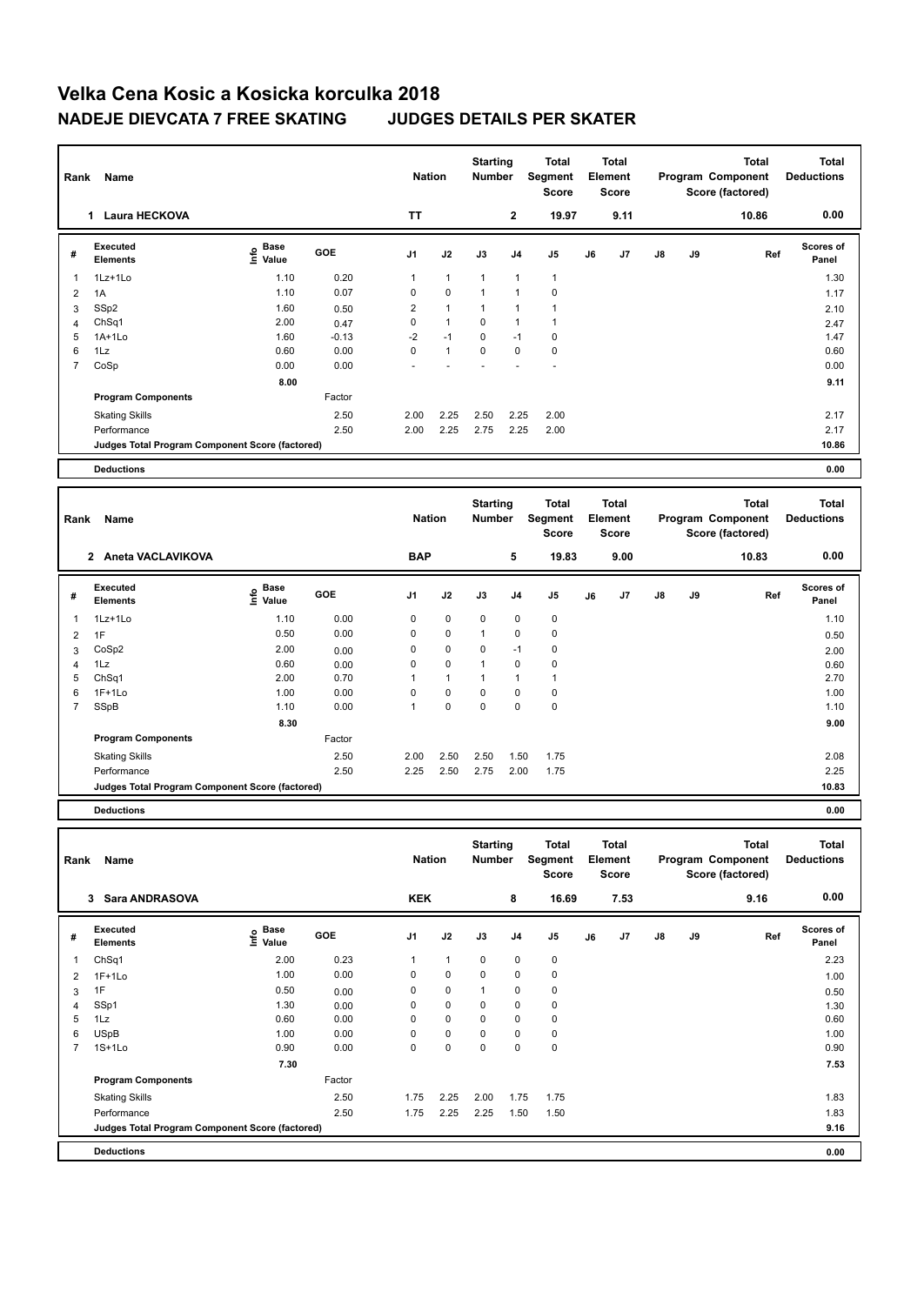## **Velka Cena Kosic a Kosicka korculka 2018 NADEJE DIEVCATA 7 FREE SKATING JUDGES DETAILS PER SKATER**

| Rank<br>Name   |                                                 |   |                           |            |                | <b>Nation</b> |             | <b>Starting</b><br><b>Number</b> | Total<br>Segment<br><b>Score</b> | Total<br>Element<br><b>Score</b> |      |               |    | Total<br>Program Component<br>Score (factored) | Total<br><b>Deductions</b> |  |
|----------------|-------------------------------------------------|---|---------------------------|------------|----------------|---------------|-------------|----------------------------------|----------------------------------|----------------------------------|------|---------------|----|------------------------------------------------|----------------------------|--|
|                | 4 Elena SOLTYSOVA                               |   |                           |            | <b>KEK</b>     |               |             | 4                                | 16.18                            |                                  | 7.20 |               |    | 8.98                                           | 0.00                       |  |
| #              | Executed<br><b>Elements</b>                     |   | Base<br>e Base<br>⊆ Value | <b>GOE</b> | J <sub>1</sub> | J2            | J3          | J <sub>4</sub>                   | J5                               | J6                               | J7   | $\mathsf{J}8$ | J9 | Ref                                            | <b>Scores of</b><br>Panel  |  |
| 1              | $1F+1Lo$                                        |   | 1.00                      | 0.00       | 0              | $\mathbf 0$   | 0           | $\mathbf 0$                      | 0                                |                                  |      |               |    |                                                | 1.00                       |  |
| 2              | 1Lze+1T                                         | e | 0.90                      | $-0.20$    | $-2$           | $-2$          | $-2$        | $-2$                             | $-1$                             |                                  |      |               |    |                                                | 0.70                       |  |
| 3              | <b>USpB</b>                                     |   | 1.00                      | 0.17       | 0              | $\pmb{0}$     | 1           | 0                                | 1                                |                                  |      |               |    |                                                | 1.17                       |  |
| 4              | ChSq1                                           |   | 2.00                      | 0.23       | 0              | $\mathbf{1}$  |             | $\mathbf 0$                      | 0                                |                                  |      |               |    |                                                | 2.23                       |  |
| 5              | CoSpBV                                          |   | 1.10                      | $-0.10$    | $-1$           | $\mathbf 0$   | $\mathbf 0$ | $-1$                             | 0                                |                                  |      |               |    |                                                | 1.00                       |  |
| 6              | 1Lz                                             |   | 0.60                      | 0.00       | 0              | $\pmb{0}$     | 0           | $-1$                             | 0                                |                                  |      |               |    |                                                | 0.60                       |  |
| $\overline{7}$ | 1Lo                                             |   | 0.50                      | 0.00       | 0              | 0             | 0           | 0                                | 0                                |                                  |      |               |    |                                                | 0.50                       |  |
|                |                                                 |   | 7.10                      |            |                |               |             |                                  |                                  |                                  |      |               |    |                                                | 7.20                       |  |
|                | <b>Program Components</b>                       |   |                           | Factor     |                |               |             |                                  |                                  |                                  |      |               |    |                                                |                            |  |
|                | <b>Skating Skills</b>                           |   |                           | 2.50       | 1.50           | 2.00          | 2.00        | 1.50                             | 1.50                             |                                  |      |               |    |                                                | 1.67                       |  |
|                | Performance                                     |   |                           | 2.50       | 1.75           | 2.25          | 2.25        | 1.50                             | 1.75                             |                                  |      |               |    |                                                | 1.92                       |  |
|                | Judges Total Program Component Score (factored) |   |                           |            |                |               |             |                                  |                                  |                                  |      |               |    |                                                | 8.98                       |  |
|                | <b>Deductions</b>                               |   |                           |            |                |               |             |                                  |                                  |                                  |      |               |    |                                                | 0.00                       |  |

e Wrong edge

| Rank           | Name                                            |                       |         | <b>Nation</b>  |              | <b>Starting</b><br><b>Number</b> |                | Total<br>Segment<br><b>Score</b> |    | <b>Total</b><br>Element<br><b>Score</b> |               |    | <b>Total</b><br>Program Component<br>Score (factored) | <b>Total</b><br><b>Deductions</b> |
|----------------|-------------------------------------------------|-----------------------|---------|----------------|--------------|----------------------------------|----------------|----------------------------------|----|-----------------------------------------|---------------|----|-------------------------------------------------------|-----------------------------------|
|                | Zuzana ORAVCOVA<br>5                            |                       |         | <b>POK</b>     |              |                                  | $\overline{7}$ | 15.13                            |    | 6.47                                    |               |    | 9.16                                                  | 0.50                              |
| #              | Executed<br><b>Elements</b>                     | $\sum_{i=1}^{n}$ Base | GOE     | J <sub>1</sub> | J2           | J3                               | J <sub>4</sub> | J <sub>5</sub>                   | J6 | J7                                      | $\mathsf{J}8$ | J9 | Ref                                                   | <b>Scores of</b><br>Panel         |
| 1              | $1A+1T$                                         | 1.50                  | $-0.20$ | $-1$           | $-1$         | $-1$                             | $-1$           | $-1$                             |    |                                         |               |    |                                                       | 1.30                              |
| 2              | 1F                                              | 0.50                  | 0.00    | 0              | $\mathbf 0$  | $\mathbf 0$                      | 0              | 0                                |    |                                         |               |    |                                                       | 0.50                              |
| 3              | CoSp1V                                          | 1.30                  | $-0.40$ | $-2$           | $-2$         | $-1$                             | $-1$           | $-1$                             |    |                                         |               |    |                                                       | 0.90                              |
| 4              | ChSq                                            | 0.00                  | 0.00    |                |              |                                  | $\overline{a}$ |                                  |    |                                         |               |    |                                                       | 0.00                              |
| 5              | 1Lz+1Lo                                         | 1.10                  | $-0.03$ | 0              | $-1$         | $\mathbf 0$                      | $-1$           | 0                                |    |                                         |               |    |                                                       | 1.07                              |
| 6              | SSp2                                            | 1.60                  | 0.50    |                | $\mathbf{1}$ | $\mathbf{1}$                     | $\mathbf{1}$   | 1                                |    |                                         |               |    |                                                       | 2.10                              |
| $\overline{7}$ | 1Lz                                             | 0.60                  | 0.00    | 0              | $\mathbf 0$  | $\mathbf 0$                      | $\mathbf 0$    | $\mathbf 0$                      |    |                                         |               |    |                                                       | 0.60                              |
|                |                                                 | 6.60                  |         |                |              |                                  |                |                                  |    |                                         |               |    |                                                       | 6.47                              |
|                | <b>Program Components</b>                       |                       | Factor  |                |              |                                  |                |                                  |    |                                         |               |    |                                                       |                                   |
|                | <b>Skating Skills</b>                           |                       | 2.50    | 2.00           | 2.25         | 2.00                             | 1.50           | 1.50                             |    |                                         |               |    |                                                       | 1.83                              |
|                | Performance                                     |                       | 2.50    | 1.75           | 2.25         | 2.25                             | 1.50           | 1.50                             |    |                                         |               |    |                                                       | 1.83                              |
|                | Judges Total Program Component Score (factored) |                       |         |                |              |                                  |                |                                  |    |                                         |               |    |                                                       | 9.16                              |
|                | <b>Deductions</b>                               | Falls:                | $-0.50$ |                |              |                                  |                |                                  |    |                                         |               |    |                                                       | $-0.50$                           |

| Name<br>Rank   |                                                 |                              |            |            | <b>Nation</b> |             | <b>Starting</b><br><b>Number</b> | Total<br>Segment<br><b>Score</b> | <b>Total</b><br>Element<br><b>Score</b> |      |               |    | <b>Total</b><br>Program Component<br>Score (factored) | <b>Total</b><br><b>Deductions</b> |
|----------------|-------------------------------------------------|------------------------------|------------|------------|---------------|-------------|----------------------------------|----------------------------------|-----------------------------------------|------|---------------|----|-------------------------------------------------------|-----------------------------------|
|                | <b>Liliana BATOVA</b><br>6                      |                              |            | <b>KEK</b> |               |             | 3                                | 15.03                            |                                         | 6.90 |               |    | 8.13                                                  | 0.00                              |
| #              | Executed<br><b>Elements</b>                     | <b>Base</b><br>١nf٥<br>Value | <b>GOE</b> | J1         | J2            | J3          | J <sub>4</sub>                   | J5                               | J6                                      | J7   | $\mathsf{J}8$ | J9 | Ref                                                   | <b>Scores of</b><br>Panel         |
|                | 1Lo                                             | 0.50                         | 0.00       | 0          | $\mathbf 0$   | $\mathbf 0$ | $\mathbf 0$                      | $\mathbf 0$                      |                                         |      |               |    |                                                       | 0.50                              |
| 2              | $1F+1T$                                         | 0.90                         | 0.00       | 0          | 0             | $\mathbf 0$ | $-1$                             | 0                                |                                         |      |               |    |                                                       | 0.90                              |
| 3              | SSp1                                            | 1.30                         | $-0.30$    | $-1$       | $-1$          | $-1$        | $-1$                             | $-1$                             |                                         |      |               |    |                                                       | 1.00                              |
| $\overline{4}$ | 1F                                              | 0.50                         | 0.00       | 0          | $\mathbf 0$   | $\Omega$    | 0                                | 0                                |                                         |      |               |    |                                                       | 0.50                              |
| 5              | ChSq1                                           | 2.00                         | 0.00       | 0          | $\mathbf 0$   | $\Omega$    | 0                                | $\pmb{0}$                        |                                         |      |               |    |                                                       | 2.00                              |
| 6              | $1Lz+1Lo$                                       | 1.10                         | $-0.10$    | $-1$       | $-1$          | $-1$        | $-3$                             | $-1$                             |                                         |      |               |    |                                                       | 1.00                              |
| $\overline{7}$ | <b>USpB</b>                                     | 1.00                         | 0.00       | $\Omega$   | $\mathbf 0$   | $\Omega$    | $\Omega$                         | $\mathbf 0$                      |                                         |      |               |    |                                                       | 1.00                              |
|                |                                                 | 7.30                         |            |            |               |             |                                  |                                  |                                         |      |               |    |                                                       | 6.90                              |
|                | <b>Program Components</b>                       |                              | Factor     |            |               |             |                                  |                                  |                                         |      |               |    |                                                       |                                   |
|                | <b>Skating Skills</b>                           |                              | 2.50       | 1.75       | 1.50          | 1.75        | 1.50                             | 1.50                             |                                         |      |               |    |                                                       | 1.58                              |
|                | Performance                                     |                              | 2.50       | 1.75       | 1.75          | 2.00        | 1.25                             | 1.50                             |                                         |      |               |    |                                                       | 1.67                              |
|                | Judges Total Program Component Score (factored) |                              |            |            |               |             |                                  |                                  |                                         |      |               |    |                                                       | 8.13                              |
|                | <b>Deductions</b>                               |                              |            |            |               |             |                                  |                                  |                                         |      |               |    |                                                       | 0.00                              |